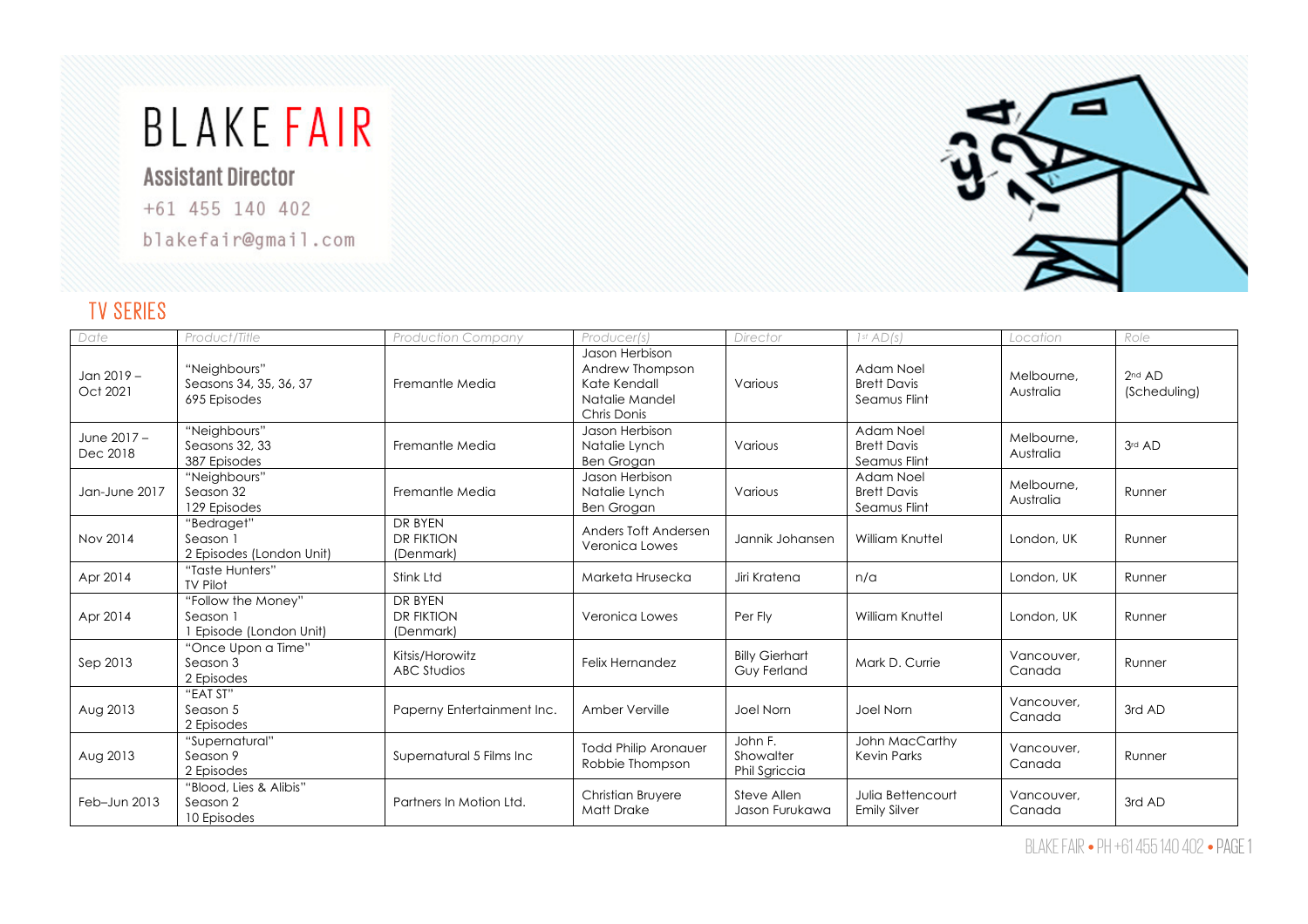## TV SERIES (cont'd)

| Aug-Nov 2012 | "Rogue"<br>Season 1<br><sup>7</sup> Episodes | Undercover Rogue<br>Productions Inc.                                   | Nick Hamm<br>Matthew Parkhill               | Larysa Kondracki<br>Nick Murphy             | John Mavrogeorge<br>Sara Irvine                                | Vancouver,<br>Canada | Runner |
|--------------|----------------------------------------------|------------------------------------------------------------------------|---------------------------------------------|---------------------------------------------|----------------------------------------------------------------|----------------------|--------|
| Feb-Mar 2012 | "The Killing"<br>Season 2<br>3 Episodes      | The Killing Productions Ltd<br><b>KMF</b><br><b>Fuse Entertainment</b> | Kristen Campo<br>Jeremy Doner<br>Rob French | Ed Bianchi<br>Keith Gordon<br>Patty Jenkins | David Markowitz<br><b>Bobby Bastarache</b><br>Rachel Leiterman | Vancouver,<br>Canada | Runner |
| Jan 2012     | "Alcatraz"<br>Season 1<br>2 Episodes         | Bad Robot, Bonanza<br>Productions                                      | Robert Hull<br>Athena Wickham               | Aaron Lipstadt                              | Shea Rowan                                                     | Vancouver,<br>Canada | Runner |

#### **COMMERCIALS**

| Date            | Product/Title                                      | <b>Production Company</b>  | Producer(s)         | Director                | 1 <sup>st</sup> AD(s) | Location    | Role   |
|-----------------|----------------------------------------------------|----------------------------|---------------------|-------------------------|-----------------------|-------------|--------|
| Sep 2015        | <b>BarclayCard</b><br>"Barking"                    | Mustard                    | Doochy Moult        | Adam Cameron            | <b>Patrick Cadell</b> | London, UK  | 3rd AD |
| Sep 2015        | Which?<br>"Sponsorship Idents"                     | The Outfit                 | <b>Ben Walker</b>   | Matt Losasso            | Sascha Marden         | London, UK  | Runner |
| Sep 2015        | SpecSavers<br>"Fawlty Car"                         | <b>Blink</b>               | Ewen Brown          | <b>Tim Bullock</b>      | David Lethem          | London, UK  | Runner |
| Aug 2015        | Lidl - Christmas Campaign<br>"School of Christmas" | Outsider                   | Joseph Taussig      | Jim Gilchrist           | James Sharpe          | London, UK  | 3rd AD |
| Aug 2015        | Trainline<br>"The Man Who Is Train"                | <b>Rattling Stick</b>      | Sally Humphries     | Ringan<br>Ledwidge      | Ian Cameron           | London, UK  | Runner |
| Aug 2015        | <b>Allianz</b><br>"Everyday Stories"               | 18 Feet & Rising           | Mikey Levelle       | Georgi Banks-<br>Davies | James Sharpe          | London, UK  | 3rd AD |
| <b>Jul 2015</b> | <b>ASDA</b><br>"Halloween"                         | <b>Moxie Pictures</b>      | Amy Appleton        | Luke Franklin           | James Sharpe          | London, UK  | 3rd AD |
| <b>Jul 2015</b> | Jaguar<br>"XF – Not Business as usual"             | Smuggler                   | Molly Pope          | Tom Hooper              | <b>Ben Gill</b>       | London, UK  | Runner |
| <b>Jul 2015</b> | <b>McDonalds</b><br>"Fries"                        | Sonny                      | Nick Goldsmith      | Guy Manning             | James Sharpe          | London, UK  | 3rd AD |
| <b>Jul 2015</b> | <b>Betfair</b><br>"Tap Tap Boom"                   | Framestore                 | <b>Toby Walsham</b> | <b>Ben Hume-Paton</b>   | Rawdon De Fresnes     | London, UK  | Runner |
| <b>Jul 2015</b> | Virgin Media<br>"Sofa Bear Science"                | <b>Black Sheep Studios</b> | Alex Hedges         | Tom Ormonde             | James Sharpe          | London, UK  | 3rd AD |
| Jun 2015        | <b>McDonalds</b><br>"Fun"                          | <b>Bold</b>                | Sam McGarry         | Sean Meehan             | James Sharpe          | London, UK  | Runner |
| Jun 2015        | O <sub>2</sub><br>"Priority"                       | <b>Riff Raff</b>           | Sonya Sier          | The Sacred Egg          | James Sharpe          | London, UK  | 3rd AD |
| Jun 2015        | One Direction<br>"Between Us"                      | Fulwell 73                 | Carly Shackleton    | <b>Benjamin Turner</b>  | James Sharpe          | London, UK  | 3rd AD |
| Jun 2015        | <b>McDonalds</b><br>"Lonely Hearts"                | <b>Bold</b>                | Sam McGarry         | Sean Meehan             | James Sharpe          | Reading, UK | Runner |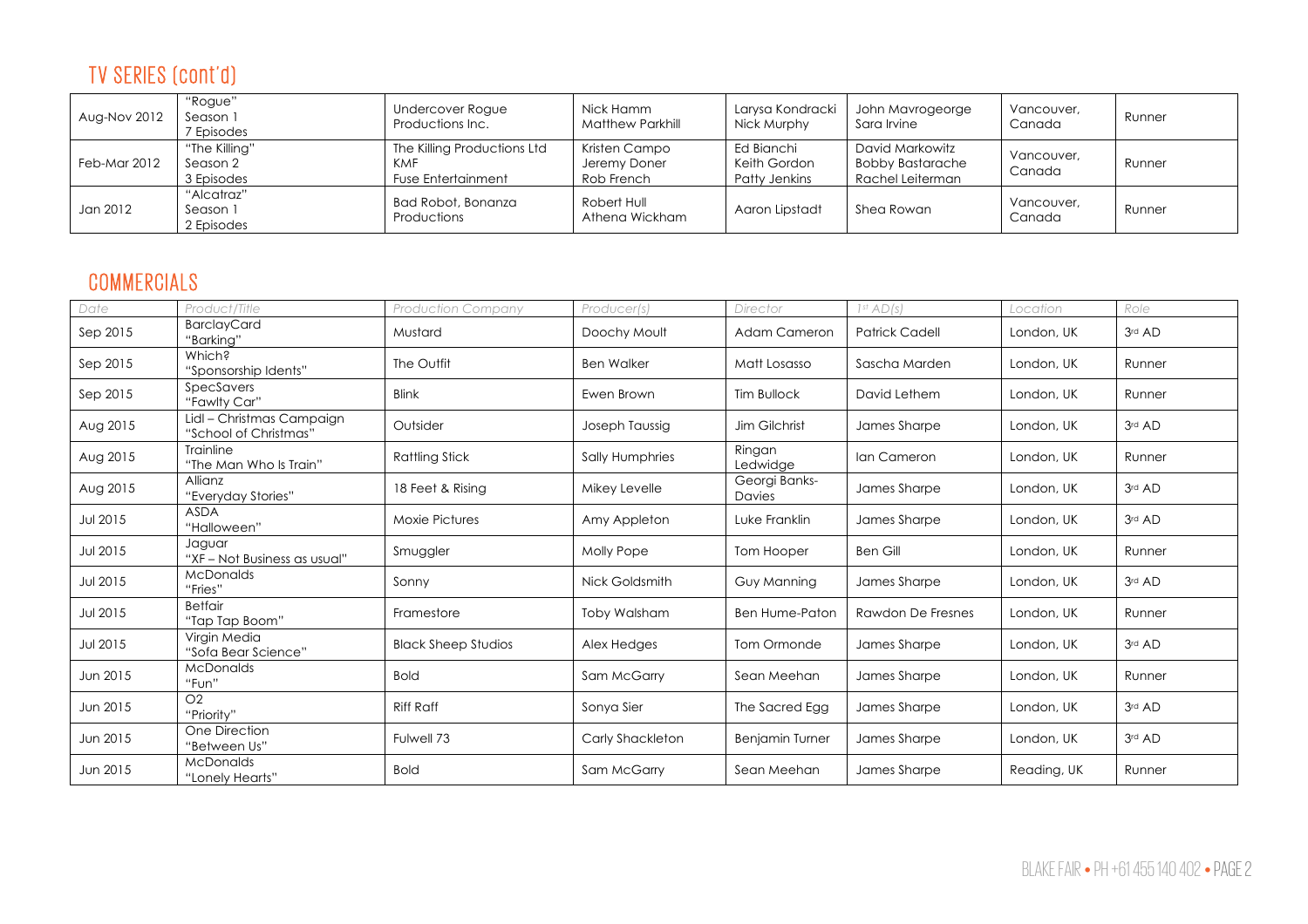## COMMERCIALS (cont'd)

| Jun 2015 | Jekyll & Hyde<br>Promo                                   | <b>ITV</b>               | Cressida Ranfield     | <b>Ben Knapp</b>             | James Sharpe           | London, UK     | <b>Talent Runner</b> |
|----------|----------------------------------------------------------|--------------------------|-----------------------|------------------------------|------------------------|----------------|----------------------|
| May 2015 | McDonalds<br>"My Dad"                                    | Little Fish Films        | Bryony Harrison       | Gus Filgate                  | George Every           | London, UK     | Runner               |
| May 2015 | <b>Halfords</b><br>"Freewheeling"                        | Biscuit                  | Charlotte Woodhead    | Noam Murro                   | <b>Ben Horwarth</b>    | Stonor, UK     | Runner               |
| May 2015 | Sagami Condoms<br>"Act of Love"                          | Stink                    | <b>Tom Farley</b>     | Greg Brunkalla               | Benji Edwards          | London, UK     | Runner               |
| Apr 2015 | Churchill Insurance Company<br>"Churchill Insurance"     | <b>BlinkInk</b>          | Josh Smith            | Joseph Mann                  | James Sharpe           | London, UK     | 3rd AD               |
| Apr 2015 | <b>McDonalds</b><br>"Overnight"                          | Knucklehead              | Tim Katz              | Finn McGough                 | James Sharpe           | London, UK     | Runner               |
| Apr 2015 | Apple<br>"Apple Watch"                                   | Lucky Strike Productions | Phil Haselden         | <b>Mark Barrs</b>            | Alex Paterakis         | London, UK     | 2 <sup>nd</sup> AD   |
| Mar 2015 | <b>McDonalds</b><br>"Project Warhol - Feat. Jesse J'     | Partizan                 | Ella Sanderson        | Michael Williams             | <b>Patrick Cadell</b>  | London, UK     | 3rd AD               |
| Mar 2015 | Argos<br>"Balloon Burst"                                 | Partizan                 | David Stewart         | Chris Cairns                 | Ezra Sumner            | London, UK     | Art Dept Asst.       |
| Mar 2015 | Sony<br>"Black Street"                                   | Stink                    | George Arton          | Christopher<br>Morrish       | <b>Benjamin Thomas</b> | London, UK     | Runner               |
| Feb 2015 | Unibet<br>"Unibet Sports Betting - Frozen"               | Partizan                 | David Stewart         | Chris Cairns                 | Ezra Sumner            | London, UK     | Art Dept Asst.       |
| Feb 2015 | Allianz<br>"Quality Time"                                | <b>Moxie Pictures</b>    | Julie Ahlberg         | <b>Errol Morris</b>          | <b>Patrick Cadell</b>  | London, UK     | 3rd AD               |
| Feb 2015 | Scottish Widows<br>"Launch Campaign"                     | <b>Wanda Productions</b> | <b>Bonnie Anthony</b> | Leila & Damien<br>Le Blinkk  | Clare Awdry            | Firle, UK      | Runner               |
| Feb 2015 | Optum Healthcare<br>"Healthier Happens"                  | <b>Exposure Pictures</b> | Fabyan Daw            | Gerard De<br><b>Thame</b>    | <b>Patrick Cadell</b>  | London, UK     | 3rd AD               |
| Jan 2015 | Microsoft<br>"Brit Awards - Clean Bandit"                | <b>Moxie Pictures</b>    | Amy Appleton          | Huse Monfaradi               | James Sharpe           | London, UK     | Runner               |
| Jan 2015 | <b>Burger King</b><br>"Scalpers"                         | Colonel Blimp            | Sam Levene            | Tom Kingsley                 | <b>Patrick Cadell</b>  | London, UK     | 2 <sup>nd</sup> AD   |
| Dec 2014 | Shiseido<br>"Lashes"                                     | <b>Tender Night</b>      | Leyla Sassi Nicolas   | Simon Chaudoir               | n/a                    | London, UK     | Runner               |
| Dec 2014 | Dubai Tourism<br>"Dubai Tourist Board"                   | Lucky Strike             | Martin Bruce Clayton  | Nadav Kander                 | James Sharpe           | London, UK     | Runner               |
| Dec 2014 | <b>Burger King</b><br>"Hidden Identity"<br>"Experimento" | Colonel Blimp            | Sam Levene            | Tom Kingsley                 | <b>Patrick Cadell</b>  | London, UK     | Runner               |
| Dec 2014 | Pepsi<br>"Ping Pong"                                     | Harriman Steel           | Kate Rowland          | Julian Harriman<br>Dickinson | Dan Gibling            | London, UK     | Art Dept. Asst.      |
| Nov 2014 | Foot Locker<br>"Week of Greatness"                       | Partizan                 | <b>Russell Curtis</b> | Dexter Navy                  | <b>Isusko Garcia</b>   | London, UK     | Runner               |
| Nov 2014 | Adidas<br>"Shampoo"                                      | Caviar                   | Dougal Meese          | Karim Huu Do                 | <b>Patrick Cadell</b>  | Shepperton, UK | Runner               |
| Oct 2014 | Asda<br>"Smile This Christmas"                           | Kin                      | Mikey Levelle         | Georgi Banks-<br>Davies      | Rawdon de Fresnes      | London, UK     | Runner               |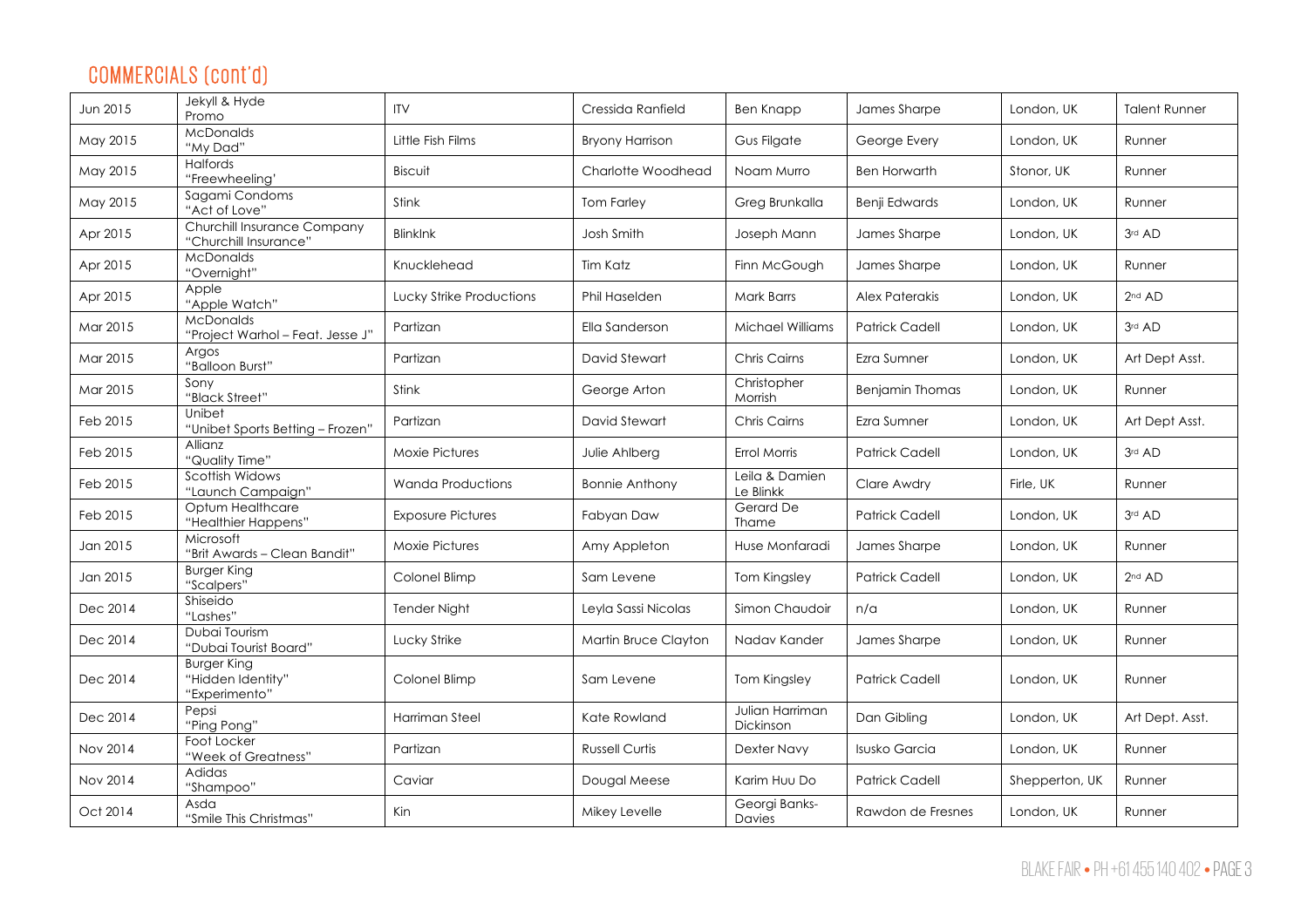## COMMERCIALS (cont'd)

| Oct 2014         | Find My Past<br>"findmypast.com"                            | Agile Films              | Andy Eaton                  | Max Myers                   | Paul Murphy           | London, UK                           | 3rd AD |
|------------------|-------------------------------------------------------------|--------------------------|-----------------------------|-----------------------------|-----------------------|--------------------------------------|--------|
| Oct 2014         | Confidante<br>"Sniffer"                                     | Hungry Man               | Claire Jones                | Chaplin & Forbes            | <b>Tony Fernandes</b> | London, UK                           | Runner |
| Sep 2014         | <b>SMA</b><br>"Lost Shoe"                                   | <b>Bare Films</b>        | Sue Caldwell                | Joanna Bailey               | Chris Kelly           | London, UK                           | Runner |
| Sep 2014         | Valspar<br>"Colour Outside the Lines"                       | <b>Bare Films</b>        | Sue Caldwell                | Joanna Bailey               | Clare Awdry           | London, UK                           | Runner |
| Sep 2014         | Diageo - Haig Club Whiskey<br>"Together"                    | Independent              | Adam Saward                 | Guy Ritchie                 | Max Keene             | Scotland, UK                         | Runner |
| Aug 2014         | Forest Stewardship Council<br>"Epping Forest"               | Asylum Films             | Phil Vanier                 | <b>Ben Falk</b>             | Luke Goodrich         | London, UK                           | Runner |
| <b>Jul 2014</b>  | National Lottery<br>"Instants"                              | Pulse                    | Arlene McGann               | Matt Houghton               | Benji Edwards         | London, UK                           | Runner |
| <b>July 2014</b> | Sony<br>i4 Phone                                            | Mind's Eye               | Poss Kondeatis              | Martin Garde<br>Abilgard    | Jonathan Sidwell      | London, UK                           | Runner |
| Jun 2014         | <b>Active Against Cancer</b><br>"Eric Prydz Spoof"          | Agile Films              | Will Teddy                  | Frederic                    | Paul Murphy           | London, UK                           | 3rd AD |
| Jun 2014         | Les Furets<br>"New School Route"                            | <b>Passion Pictures</b>  | James Youngs<br>Simon Quinn | Sam Fell                    | George Every          | London, UK                           | Runner |
| Jun 2014         | Mercedes Benz<br>"The Best of Everything"                   | 76 Ltd                   | Niels Klamroth              | Markus Walter               | Eddie Leader          | Silverstone, UK                      | Runner |
| May 2014         | <b>First Great Western</b><br>"Great West Going"            | <b>MTP</b>               | Chris Massey                | Niall O'Brien               | Paul Murphy           | Cornwall, Bath,<br><b>Bristol UK</b> | 3rd AD |
| May 2014         | Knorr<br>"Muddy Boots NL"                                   | Itch Films               | Lucy Paul                   | Charlie Paul                | n/a                   | London, UK                           | Runner |
| May 2014         | <b>B&amp;Q</b><br>Product Shoot 3                           | Itch Films               | Ryan Williams               | Ollie Downey                | n/a                   | London, UK                           | Runner |
| May 2014         | <b>Blu E-Cigarettes</b><br>"Blu Party"                      | Partizan                 | Miranda Johnstone           | Skinny<br>(David & Marc)    | Jay Arthur            | London, UK                           | Runner |
| May 2014         | Visa<br>"Rivals for Peace"                                  | <b>Moxie Pictures</b>    | Julie Ahlberg               | Errol Morris                | <b>Patrick Cadell</b> | Hertfordshire,<br>UK                 | Runner |
| Apr 2014         | Electronic Arts (EA) Games<br>"Talking Heads"               | Rock Hound               | Polly du Plessis            | <b>Travis Hanour</b>        | n/a                   | Guildford, UK                        | Runner |
| Mar 2014         | HMRC - Payroll Cash back<br>"Coins"                         | Outsider                 | Tex Travi                   | Henry Littlechild           | Chris Kelly           | London, UK                           | Runner |
| Feb 2014         | Tesco - Trade Milk "Back to<br><b>Basics</b> "              | Outsider                 | Jeremy Bannister            | Jorn Threlfall              | Julian Higgs          | Shropshire, UK                       | Runner |
| Feb 2014         | The Sun<br>"Super Days Out"                                 | Epoch                    | Rob Goldbold                | Nic Osborne                 | Grant Freeman         | London, UK                           | Runner |
| Nov 2013         | Scottish Widows<br>"Life is better when you have a<br>plan" | <b>Wanda Productions</b> | <b>Bonnie Anthony</b>       | Leila & Damien<br>Le Blinkk | Jez Oakley            | Bristol, UK                          | Runner |
| Nov 2013         | Marks & Spencer<br>"Fuller Longer"                          | Pulse Films              | Lucy Kelly                  | <b>Helen Downing</b>        | Joe Carter            | London, UK                           | Runner |
| Nov 2013         | Volkswagen<br>Showroom App                                  | Pulse Films              | Alistair Payne-James        | Matt Houghton               | Sascha Marden         | London, UK                           | Runner |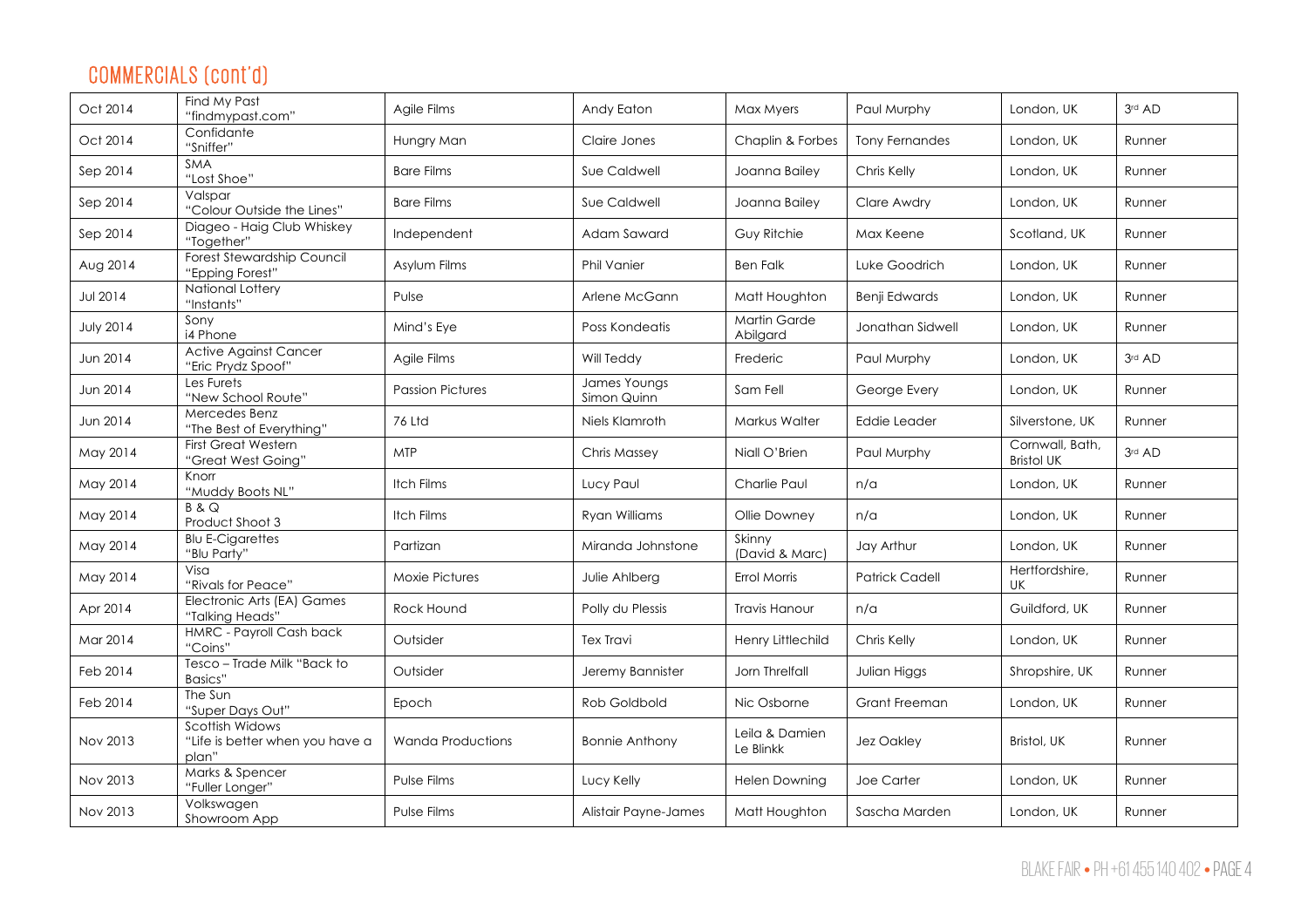#### FEATURE FILMS

| Date                | Product/Title     | <b>Production Company</b>                 | Producer(s)                                                            | Director           | 1 <sup>st</sup> AD(s) | Location             | Role                                           |
|---------------------|-------------------|-------------------------------------------|------------------------------------------------------------------------|--------------------|-----------------------|----------------------|------------------------------------------------|
| Jun 2013            | "Godzilla"        | Nautilus Productions Inc.<br>Toho Company | <b>Brian Rogers</b><br>Thomas Tull<br><b>Mary Parent</b><br>Jon Jashni | Gareth Edwards     | Alexander H. Gayner   | Vancouver,<br>Canada | Runner                                         |
| Nov-Dec 2012        | "Down Here"       | Down Here Productions Ltd.                | <b>Teach Grant</b><br><b>Martin Cummins</b>                            | <b>Teach Grant</b> | <b>Thomas Balzer</b>  | Vancouver,<br>Canada | 3rd AD                                         |
| <b>Oct-Nov 2012</b> | "Down the Line"   | DTL Productions Inc.                      | Diana Donaldson<br>James Clayton                                       | Rusty Nixon        | Thomas Balzer         | Vancouver,<br>Canada | 2nd AD                                         |
| Mar-May 2012        | "Stress Position" | Sagebrush Ventures Inc.                   | Amy Belling<br>Jessica Cheung                                          | A.J. Bond          | <b>Thomas Balzer</b>  | Vancouver,<br>Canada | Prod'n<br>Coordinator,<br>Prod'n<br>Accountant |

#### MUSIC VIDEO & SHORT FILM

| Date             | Product/Title                           | <b>Production Company</b>            | Producer(s)                   | Director           | 1 <sup>st</sup> AD(s) | Location             | Role                        |
|------------------|-----------------------------------------|--------------------------------------|-------------------------------|--------------------|-----------------------|----------------------|-----------------------------|
| <b>July 2014</b> | Dusty Springfield<br>"Show"             | Red Karavan                          | <b>Vicky Godfrey</b>          | <b>Chris Cowey</b> | Luke Beauchamp        | London, UK           | Runner                      |
| <b>July 2014</b> | Tieks<br>"Sing that Song"               | Mind's Eve                           | Natalie Blass                 | Selina Miles       | Jonathan Sidwell      | London, UK           | Runner                      |
| Mar 2014         | Kylie Minogue<br>"Sexercise"            | Laura Holmes Production              | Laura Holmes                  | Will Davidson      | Ed Bellamy            | Berkshire, UK        | Runner                      |
| Mar 2013         | Ocean Full of Fins<br>"Dope Girl"       | Wandering Worx<br>Entertainment      | Rodney Fox<br>Hayden Baptiste | David Feuillatre   | <b>Blake Fair</b>     | Vancouver,<br>Canada | 1st AD                      |
| Jan 2013         | "Anxious Oswald Greene"<br>(Short Film) | Anxious Oswald Greene<br>Productions | Diana Donaldson               | Marshall Axani     | <b>Emily Silver</b>   | Vancouver,<br>Canada | Assistant Prod'n<br>Manager |